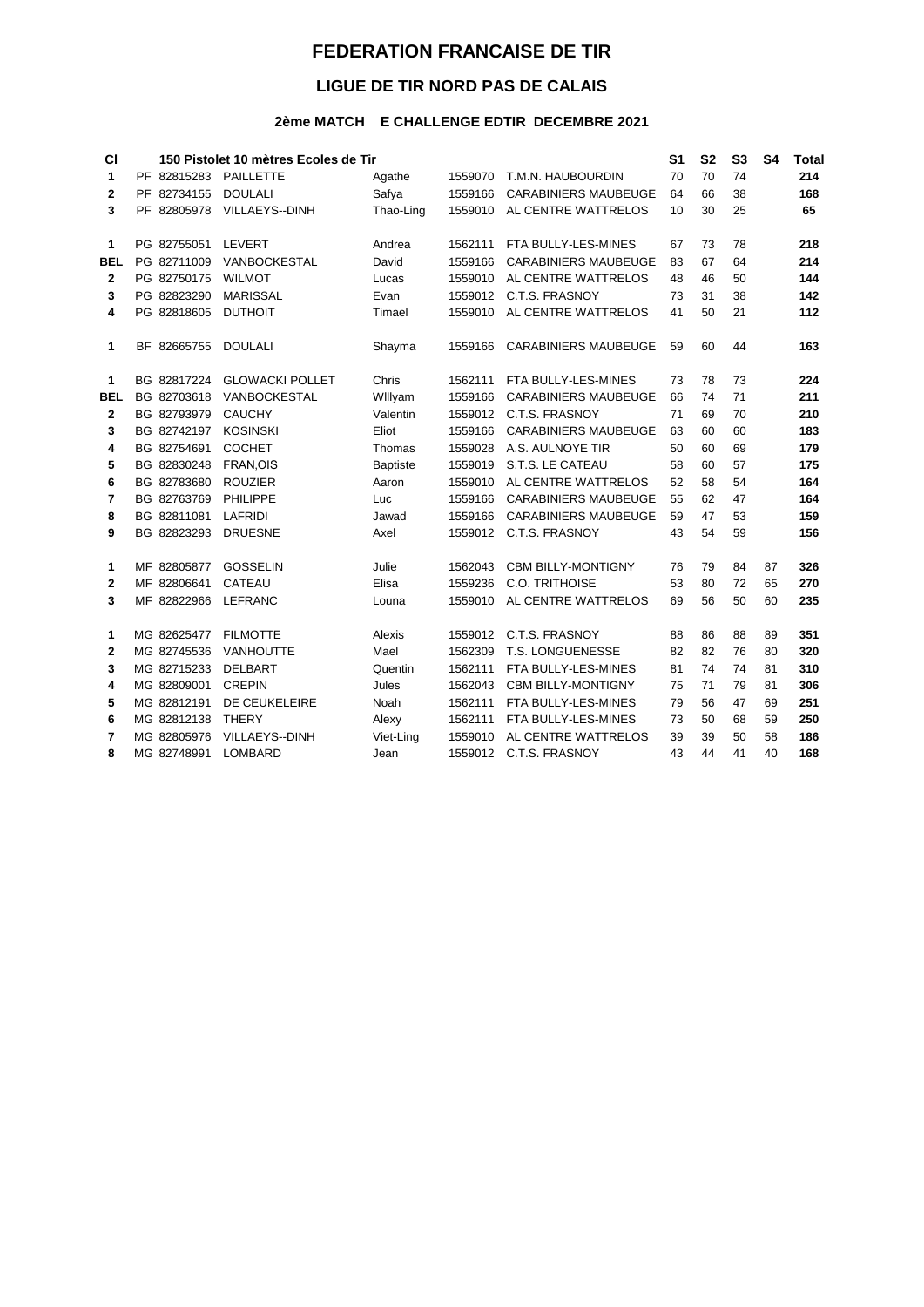| СI          |                            | 154 Carabine 10 mè <del>t</del> res Ecoles de Tir |                |                    |                                                  | S1       | S2       | S <sub>3</sub> | S4 | Total      |
|-------------|----------------------------|---------------------------------------------------|----------------|--------------------|--------------------------------------------------|----------|----------|----------------|----|------------|
| 1           | PF 82811075                | <b>ODIN</b>                                       | Lilou          | 1559166            | CARABINIERS MAUBEUGE                             | 92       | 89       | 92             |    | 273        |
| 2           | PF 82734155                | <b>DOULALI</b>                                    | Safya          | 1559166            | <b>CARABINIERS MAUBEUGE</b>                      | 81       | 88       | 89             |    | 258        |
| 3           | PF 82824581                | DHALLUIN                                          | Jade           | 1559070            | T.M.N. HAUBOURDIN                                | 75       | 78       | 83             |    | 236        |
| 4           | PF 82811084                | LAFRIDI                                           | Shéryne        | 1559166            | <b>CARABINIERS MAUBEUGE</b>                      | 75       | 86       | 71             |    | 232        |
| 5           | PF 82830251                | FRAN, OIS                                         | Clémence       | 1559019            | S.T.S. LE CATEAU                                 | 66       | 71       | 73             |    | 210        |
| 6           | PF 82824049                | <b>FEVRIER</b>                                    | Juliettte      | 1559050            | T.S. NIEPPOIS                                    | 72       | 55       | 70             |    | 197        |
| 7           | PF 82815254                | WABLE                                             | Nessa          | 1559070            | T.M.N. HAUBOURDIN                                | 52       | 66       | 78             |    | 196        |
| 8           | PF 82803930                | <b>NICOLAS</b>                                    | Anna           | 1559028            | A.S. AULNOYE TIR                                 | 78       | 57       | 61             |    | 196        |
| 9           | PF 82818258                | <b>ROUSSEL</b>                                    | Alise          | 1559013            | A.W.T.                                           | 52       | 71       | 72             |    | 195        |
| 10          | PF 82827248                | <b>BARNASSON DEWAELE</b>                          | Lou            | 1559166            | <b>CARABINIERS MAUBEUGE</b>                      | 33       | 41       | 51             |    | 125        |
| 11          | PF 82828185                | <b>TOURNEUR</b>                                   | Eléanore       | 1562306            | A.C. ST-MARTIN LAERT                             | 55       | 39       | 30             |    | 124        |
|             |                            |                                                   |                |                    |                                                  |          |          |                |    |            |
| 1           | PG 82762301                | LAGAIZE                                           | Nathan         | 1559202            | <b>TIREURS DU DOUAISIS</b>                       | 94       | 91       | 89             |    | 274        |
| $\mathbf 2$ | PG 82746810                | <b>CARPENTIER</b>                                 | Lorenzo        | 1559166            | <b>CARABINIERS MAUBEUGE</b>                      | 91       | 86       | 81             |    | 258        |
| BEL         | PG 82711009                | VANBOCKESTAL                                      | David          | 1559166            | <b>CARABINIERS MAUBEUGE</b>                      | 86       | 88       | 77             |    | 251        |
| 3           | PG 82743613                | <b>LOCQUENEUX</b>                                 | Gabin          | 1559166            | <b>CARABINIERS MAUBEUGE</b>                      | 77       | 84       | 85             |    | 246        |
| 4           | PG 82772431                | <b>LEMAIRE</b>                                    | Jules-Arthur   | 1559166            | <b>CARABINIERS MAUBEUGE</b>                      | 86       | 78       | 80             |    | 244        |
| 5           | PG 82810596                | <b>BRODZKI MICHALOWSKI</b>                        | Alexandre      | 1562111            | FTA BULLY-LES-MINES                              | 68       | 87       | 83             |    | 238        |
| 6           | PG 82807641                | LHEUREUX                                          | Augustin       | 1559050            | T.S. NIEPPOIS                                    | 76       | 80       | 80             |    | 236        |
| 7           | PG 82761601                | QUILLON                                           | Marius         | 1559005            | <b>T.S. CAUDRESIEN</b>                           | 80       | 70       | 81             |    | 231        |
| 8           | PG 82822658                | <b>DUBOIS</b>                                     | Nathael        | 1562306            | A.C. ST-MARTIN LAERT                             | 81       | 80       | 70             |    | 231        |
| 9           | PG 82783385                | <b>DEGINTHER</b>                                  | Ruben          | 1559126            | LA JEAN-BART TIR                                 | 68       | 83       | 70             |    | 221        |
| 10          | PG 82779541                | <b>MARECHAL</b>                                   | Matéo          | 1559166            | <b>CARABINIERS MAUBEUGE</b>                      | 74       | 67       | 78             |    | 219        |
| 11          | PG 82817926<br>PG 82811074 | <b>JOSSELIN</b>                                   | Paul           | 1559002<br>1559166 | A.T.V.H.                                         | 82<br>78 | 66       | 69             |    | 217        |
| 12          |                            | LANTHIER                                          | Elouan         |                    | <b>CARABINIERS MAUBEUGE</b>                      |          | 69       | 69             |    | 216        |
| 13<br>14    | PG 82803767<br>PG 82809701 | <b>FEUILLOLEY</b><br><b>HANOT MAILLARD</b>        | Mael           | 1559166<br>1559236 | CARABINIERS MAUBEUGE<br><b>C.O. TRITHOISE</b>    | 63<br>77 | 79<br>66 | 70<br>66       |    | 212<br>209 |
| 15          | PG 82807021                | <b>CROQUET</b>                                    | Lucas<br>Ethan | 1559028            | A.S. AULNOYE TIR                                 | 64       | 70       | 55             |    | 189        |
| 16          | PG 82819894                | <b>LECLERC</b>                                    | Audric         | 1562111            | FTA BULLY-LES-MINES                              | 68       | 55       | 64             |    | 187        |
| 17          | PG 82825983                | <b>KOCISZEWSKI</b>                                | Raphael        | 1562008            | A.L.S.T. CARVIN                                  | 56       | 59       | 70             |    | 185        |
| 18          | PG 82809164                | <b>FRANQUART</b>                                  | Nathan         | 1562008            | A.L.S.T. CARVIN                                  | 60       | 64       | 55             |    | 179        |
| 19          | PG 82822127                | <b>BENAZET</b>                                    | Jessy          | 1559166            | <b>CARABINIERS MAUBEUGE</b>                      | 53       | 60       | 61             |    | 174        |
| 20          | PG 82812134                | <b>THERY</b>                                      | Aaron          | 1562111            | FTA BULLY-LES-MINES                              | 63       | 52       | 58             |    | 173        |
| 21          | PG 82800460                | <b>WILMART</b>                                    | Raphael        | 1559166            | <b>CARABINIERS MAUBEUGE</b>                      | 49       | 69       | 53             |    | 171        |
| 22          | PG 82823181                | <b>DEVOLDER</b>                                   | Alexy          | 1559050            | <b>T.S. NIEPPOIS</b>                             | 70       | 56       | 42             |    | 168        |
| 23          | PG 82763999                | <b>LECLERCQ</b>                                   | Simon          | 1562008            | A.L.S.T. CARVIN                                  | 54       | 46       | 65             |    | 165        |
| 24          | PG 82810074                | <b>MEDJADJI</b>                                   | Adam           | 1559166            | <b>CARABINIERS MAUBEUGE</b>                      | 70       | 33       | 60             |    | 163        |
| BEL         | PG 82779537                | <b>GERIN</b>                                      | Pierre         | 1559166            | <b>CARABINIERS MAUBEUGE</b>                      | 56       | 52       | 50             |    | 158        |
| 25          | PG 82810099 TAVERNE        |                                                   | Eliott         |                    | 1559166 CARABINIERS MAUBEUGE                     | 55       | 54       | 48             |    | 157        |
| 26          | PG 82828189                | LURETTE                                           | Mathys         |                    | 1562306 A.C. ST-MARTIN LAERT                     | 57       | 51       | 48             |    | 156        |
| 27          | PG 82823047                | <b>LOCQUENEUX</b>                                 | Blaise         | 1559166            | CARABINIERS MAUBEUGE                             | 50       | 50       | 51             |    | 151        |
| 28          | PG 82819105                | <b>MARMIGNON</b>                                  | Esteban        | 1559236            | <b>C.O. TRITHOISE</b>                            | 59       | 54       | 36             |    | 149        |
| 29          | PG 82816820                | <b>RICHARD</b>                                    | Mael           | 1559236            | <b>C.O. TRITHOISE</b>                            | 58       | 47       | 39             |    | 144        |
| 30          | PG 82809228                | VANDEWALLE                                        | Rubenn         | 1559026            | C.T.F.C.                                         | 55       | 45       | 43             |    | 143        |
| 31          | PG 82827243                | <b>BARNASSON DEWAELE</b>                          | Paul           | 1559166            | <b>CARABINIERS MAUBEUGE</b>                      | 42       | 44       | 55             |    | 141        |
| 32          | PG 82817526                | PARENT                                            | Cyliann        | 1559236            | <b>C.O. TRITHOISE</b>                            | 38       | 38       | 43             |    | 119        |
| 33          | PG 82769186                | <b>DELOSIERES</b>                                 | Valentin       | 1562309            | T.S. LONGUENESSE                                 | 27       | 45       | 39             |    | 111        |
| 34          | PG 82813304                | <b>BELHIBA</b>                                    | Adam           | 1559010            | AL CENTRE WATTRELOS                              | 35       | 29       | 10             |    | 74         |
| 35          | PG 82812175                | <b>FONTAINE</b>                                   | Pierre         | 1562111            | FTA BULLY-LES-MINES                              | 4        | 11       | 28             |    | 43         |
|             |                            |                                                   |                |                    |                                                  |          |          |                |    |            |
| 1           | BF 82643605                | VANDERMAELEN                                      | Lisa           | 1559070            | T.M.N. HAUBOURDIN                                | 96       | 87       | 93             |    | 276        |
| 2           | BF 82665755                | <b>DOULALI</b>                                    | Shayma         | 1559166            | <b>CARABINIERS MAUBEUGE</b>                      | 86       | 92       | 91             |    | 269        |
| 3           | BF 82711007                | <b>MORSA</b>                                      | Eva            | 1559166            | <b>CARABINIERS MAUBEUGE</b>                      | 82       | 88       | 83             |    | 253        |
| 4           | BF 82820805                | <b>LEVEQUE</b>                                    | Mina           | 1559026            | C.T.F.C.                                         | 79       | 79       | 91             |    | 249        |
| 5           | BF 82819079                | <b>CHARDRON</b>                                   | Lucie          | 1559166            | <b>CARABINIERS MAUBEUGE</b>                      | 85       | 77       | 86             |    | 248        |
| 6           | BF 82697936                | <b>BOUTRY</b>                                     | Gaelle         | 1559166            | CARABINIERS MAUBEUGE                             | 83       | 79       | 73             |    | 235        |
| 7           | BF 82815649                | <b>CHENY</b>                                      | Julia          | 1559166            | CARABINIERS MAUBEUGE                             | 70       | 84       | 77             |    | 231        |
| 8           |                            | BF 82742032 LHEUREUX                              | Clémentine     | 1559050            | T.S. NIEPPOIS                                    | 68       | 75       | 84             |    | 227        |
| 9           |                            | BF 82742035 LHEUREUX                              | Florine        | 1559050            | T.S. NIEPPOIS                                    | 83       | 78       | 65             |    | 226        |
| 10          | BF 82810069                | <b>VANDEN BROECK</b>                              | Marie          | 1559166            | CARABINIERS MAUBEUGE                             | 65       | 71       | 78             |    | 214        |
| 11          | BF 82821004                | <b>DILLY</b>                                      | Anna           | 1559236            | C.O. TRITHOISE                                   | 63       | 77       | 74             |    | 214        |
| 12          | BF 82668133                | <b>STIEVENART</b>                                 | Claire         | 1559166            | <b>CARABINIERS MAUBEUGE</b>                      | 67       | 73       | 71             |    | 211        |
| 13          | BF 82812717                | <b>DUFOUR</b>                                     | Romane         | 1559166            | <b>CARABINIERS MAUBEUGE</b>                      | 70       | 69       | 63             |    | 202        |
| 14          | BF 82821491                | <b>LAOUADI</b>                                    | Mélina         | 1559010            | AL CENTRE WATTRELOS                              | 73       | 56       | 32             |    | 161        |
| 15          | BF 82814841                | <b>DURIEZ</b>                                     | Céline         | 1562008            | A.L.S.T. CARVIN                                  | 58       | 52       | 49             |    | 159        |
| 16          | BF 82791860                | <b>ROUSSEAU</b>                                   | Gaeg           | 1559070            | T.M.N. HAUBOURDIN<br><b>CARABINIERS MAUBEUGE</b> | 61       | 41<br>37 | 53<br>25       |    | 155<br>96  |
| 17          | BF 82830648                | <b>MATHIEU</b>                                    | Manon          | 1559166            |                                                  | 34       |          |                |    |            |